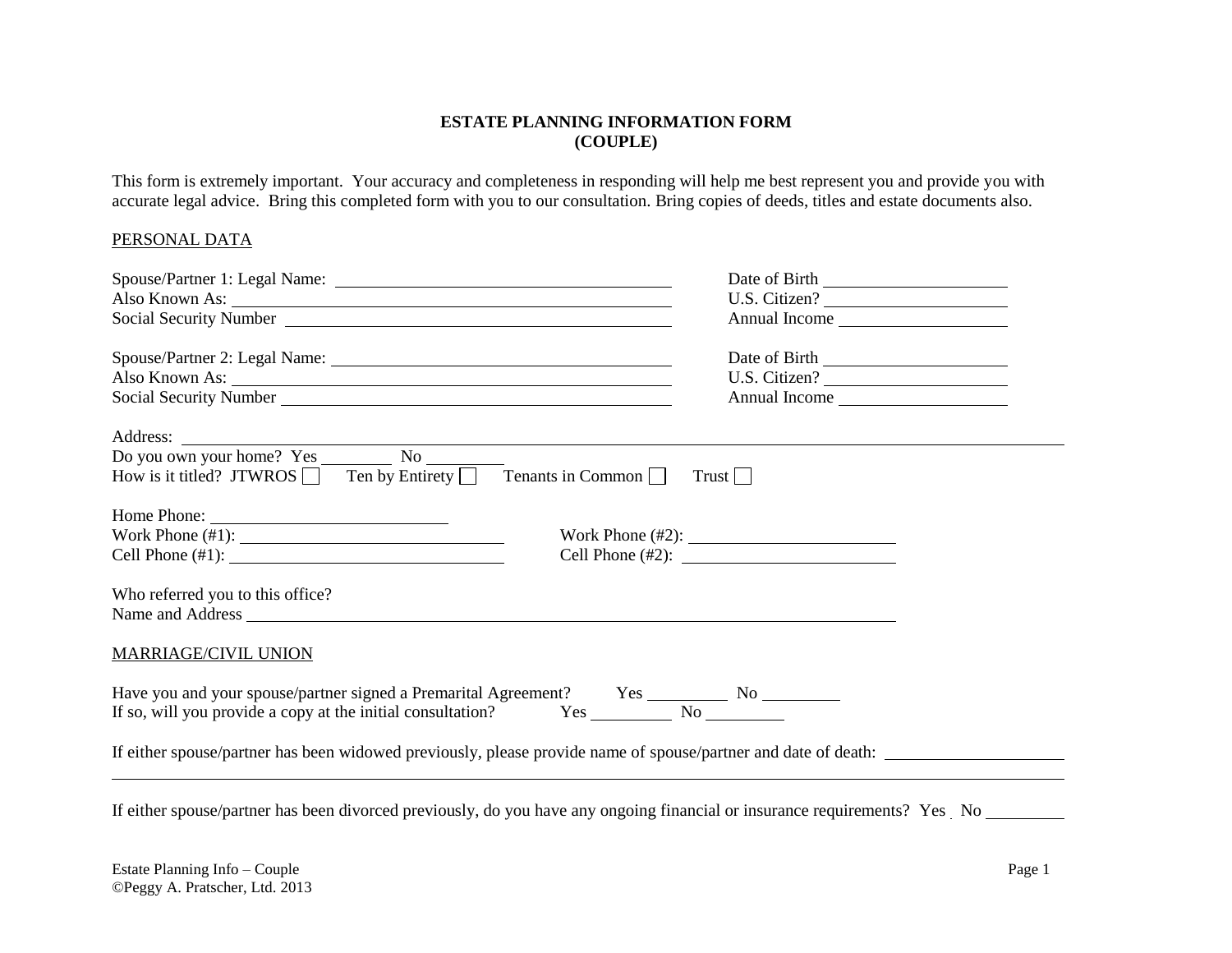| Will you provide copy of Settlement Agreement and Divorce Decree at initial Consultation, QDRO, etc. |                   |     |           |                      | Yes-              | No no                |
|------------------------------------------------------------------------------------------------------|-------------------|-----|-----------|----------------------|-------------------|----------------------|
| Do you currently have a Will or Trust?                                                               |                   |     | $#1:$ Yes | No the North Street. | #2: Yes           | No.                  |
| If so, have you brought a copy to the office conference? #1: Yes ________________                    |                   |     |           | No n                 | #2: Yes           | No the North Street. |
| Do you currently have Powers of Attorney?                                                            | Spouse/Partner #1 |     |           |                      | Spouse/Partner #2 |                      |
| Health care?                                                                                         | Yes               | No. |           | Yes                  | No.               |                      |
| Property?                                                                                            | Yes.              | No. |           | Yes                  | N <sub>0</sub>    |                      |
| Copies provided at initial conference?                                                               | Yes.              | No  |           |                      |                   |                      |

CHILDREN (if applicable)

Please list ALL your children, including deceased children, children born out of wedlock, and children you wish to omit from your estate plan. Please note if a deceased child was survived by children. You may use another page if necessary. **If a child is not the legal or adopted child of both spouse/partners, then indicate which spouse/partner is the parent.**

| <b>CHILD'S NAME</b> | ADDRESS WITH ZIP CODE | <b>BIRTHDATE</b> |
|---------------------|-----------------------|------------------|
|                     |                       |                  |
|                     |                       |                  |
|                     |                       |                  |
|                     |                       |                  |
|                     |                       |                  |

and the control of the control of the control of the control of the control of the control of the control of the

<u> 1989 - Andrea Santa Andrea Santa Andrea Santa Andrea Santa Andrea Santa Andrea Santa Andrea Santa Andrea San</u>

1. Are any of your children under a disability? If so, please explain:

2. Have any children received an advance on their inheritance, or do any children owe you money? If so, please explain:

3. Do you have any special concerns or objectives for your children? If so, please explain: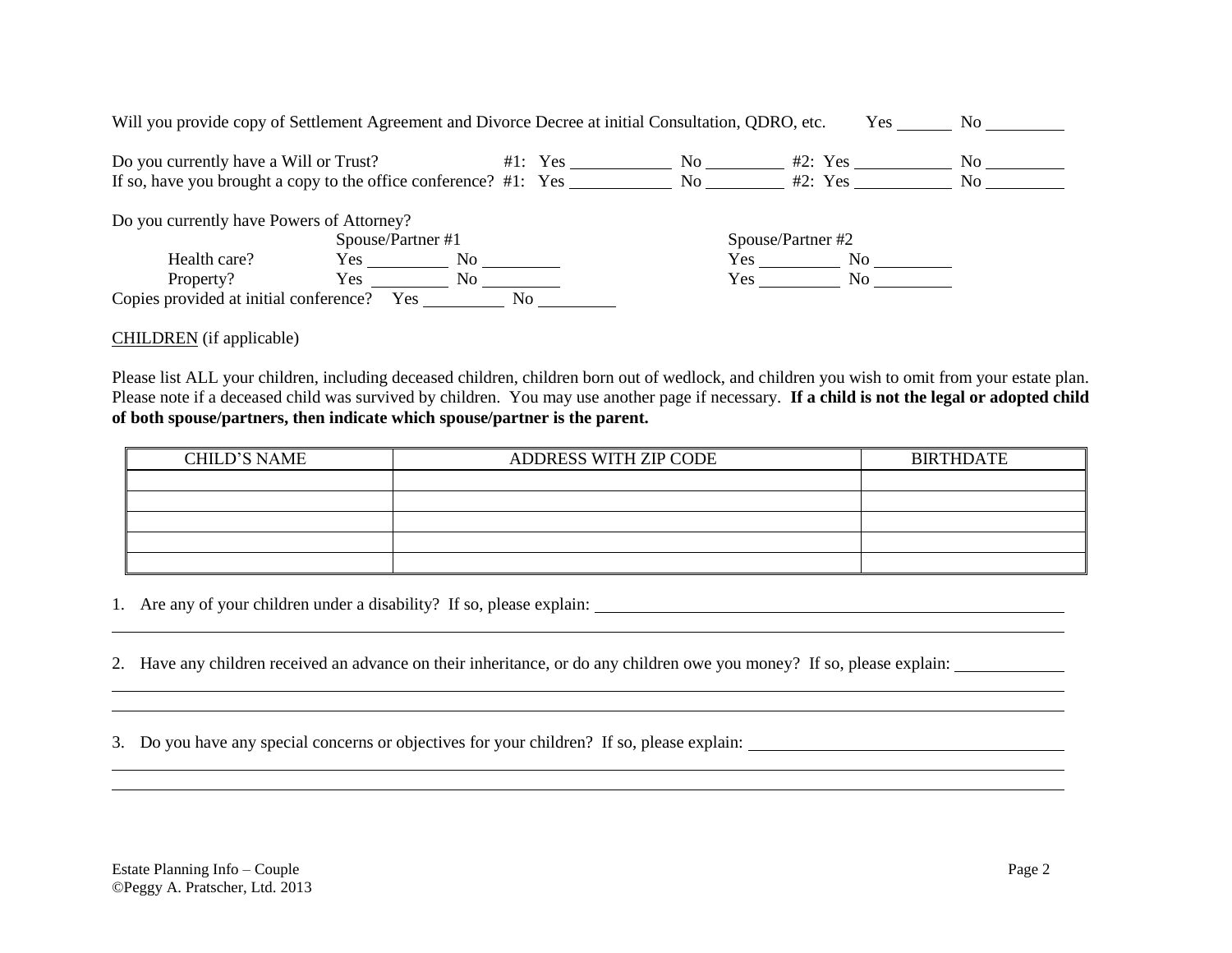# INTENTIONS FOR THE DISTRIBUTION OF YOUR ESTATE

| Do you wish to provide primarily for your spouse/partner & secondarily for your children? Yes No                                                                    |
|---------------------------------------------------------------------------------------------------------------------------------------------------------------------|
|                                                                                                                                                                     |
| After your death, at what age do you want distribution to your children?<br>(e.g. a typical plan provides for $1/3$ at age 25, $1/3$ at age 30 and $1/3$ at age 35) |
| If a child predeceases you, should that share pass to his or her children?<br>$Yes$ No $\qquad$                                                                     |
| If you have grandchildren, do you wish to leave a specific amount of money or a percentage of your estate directly to your<br>grandchildren? Yes ______ No _______  |
| Do you want to leave a specific amount of money or other assets to any charity?<br>If so, how much?                                                                 |
|                                                                                                                                                                     |
|                                                                                                                                                                     |
| Is there any family member that you want to specifically exclude from receiving anything under your Will? If so, whom?                                              |

l.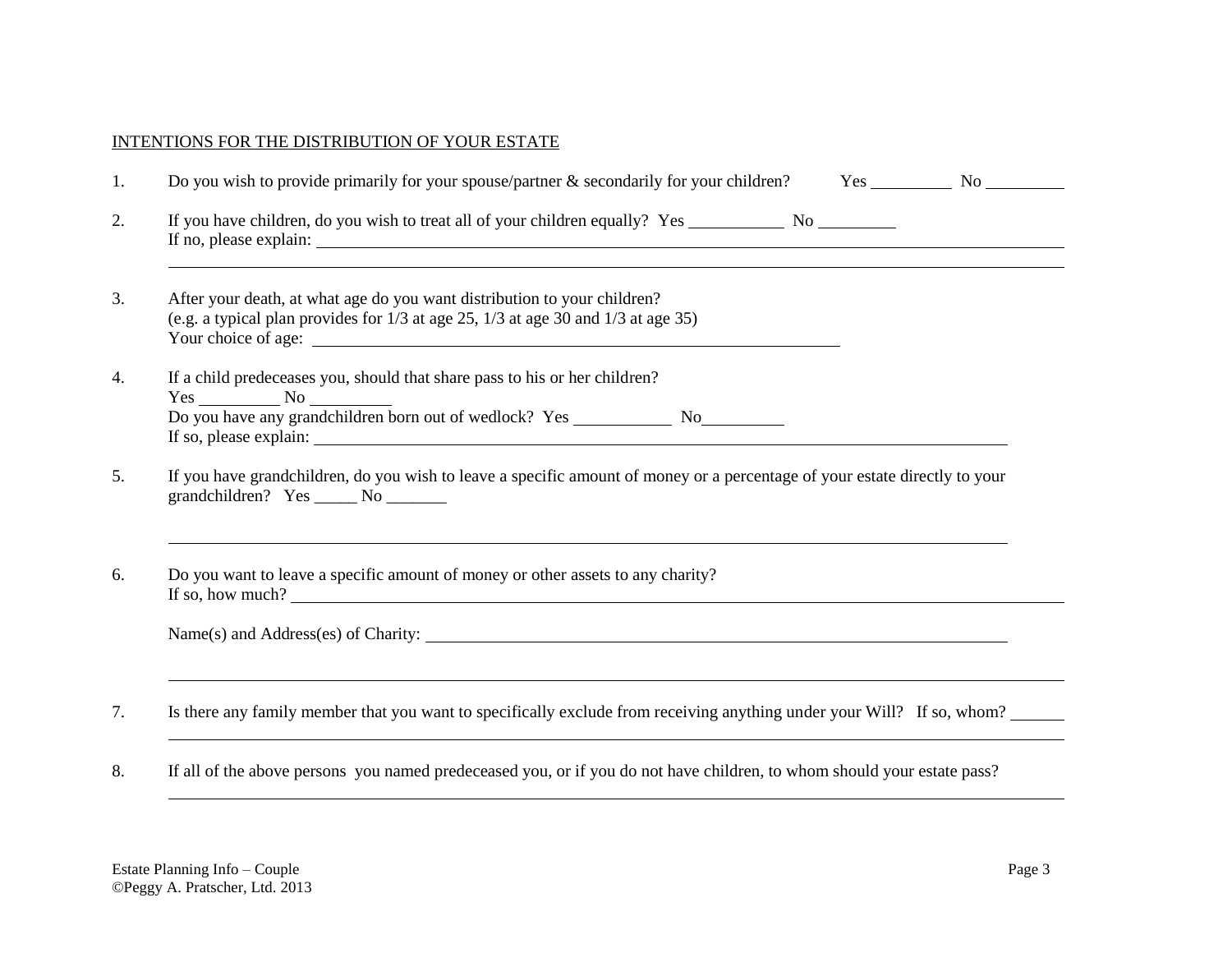## **EXECUTOR**

An Executor is responsible for probating your will, collecting your assets, paying your debts, and settling your estate. Who do you wish to serve as your Executor? (A spouse/partner is typically named first.)

| Spouse/Partner #1:                                                                                                                   |                                                                                                                                                                                                                                |
|--------------------------------------------------------------------------------------------------------------------------------------|--------------------------------------------------------------------------------------------------------------------------------------------------------------------------------------------------------------------------------|
|                                                                                                                                      | Relationship experience and the contract of the contract of the contract of the contract of the contract of the contract of the contract of the contract of the contract of the contract of the contract of the contract of th |
|                                                                                                                                      |                                                                                                                                                                                                                                |
| Second Choice:                                                                                                                       |                                                                                                                                                                                                                                |
|                                                                                                                                      |                                                                                                                                                                                                                                |
|                                                                                                                                      |                                                                                                                                                                                                                                |
|                                                                                                                                      |                                                                                                                                                                                                                                |
| Spouse/Partner #2:                                                                                                                   |                                                                                                                                                                                                                                |
|                                                                                                                                      |                                                                                                                                                                                                                                |
|                                                                                                                                      |                                                                                                                                                                                                                                |
| Second Choice:                                                                                                                       |                                                                                                                                                                                                                                |
|                                                                                                                                      |                                                                                                                                                                                                                                |
|                                                                                                                                      |                                                                                                                                                                                                                                |
|                                                                                                                                      |                                                                                                                                                                                                                                |
| <b>TRUSTEE</b>                                                                                                                       |                                                                                                                                                                                                                                |
| If you are establishing a trust, who should serve as your Trustee? (In many cases you will be the initial trustee of your own trust) |                                                                                                                                                                                                                                |
| Spouse/Partner #1:                                                                                                                   |                                                                                                                                                                                                                                |
|                                                                                                                                      |                                                                                                                                                                                                                                |
|                                                                                                                                      |                                                                                                                                                                                                                                |
|                                                                                                                                      |                                                                                                                                                                                                                                |
|                                                                                                                                      |                                                                                                                                                                                                                                |
|                                                                                                                                      |                                                                                                                                                                                                                                |
| Address:                                                                                                                             |                                                                                                                                                                                                                                |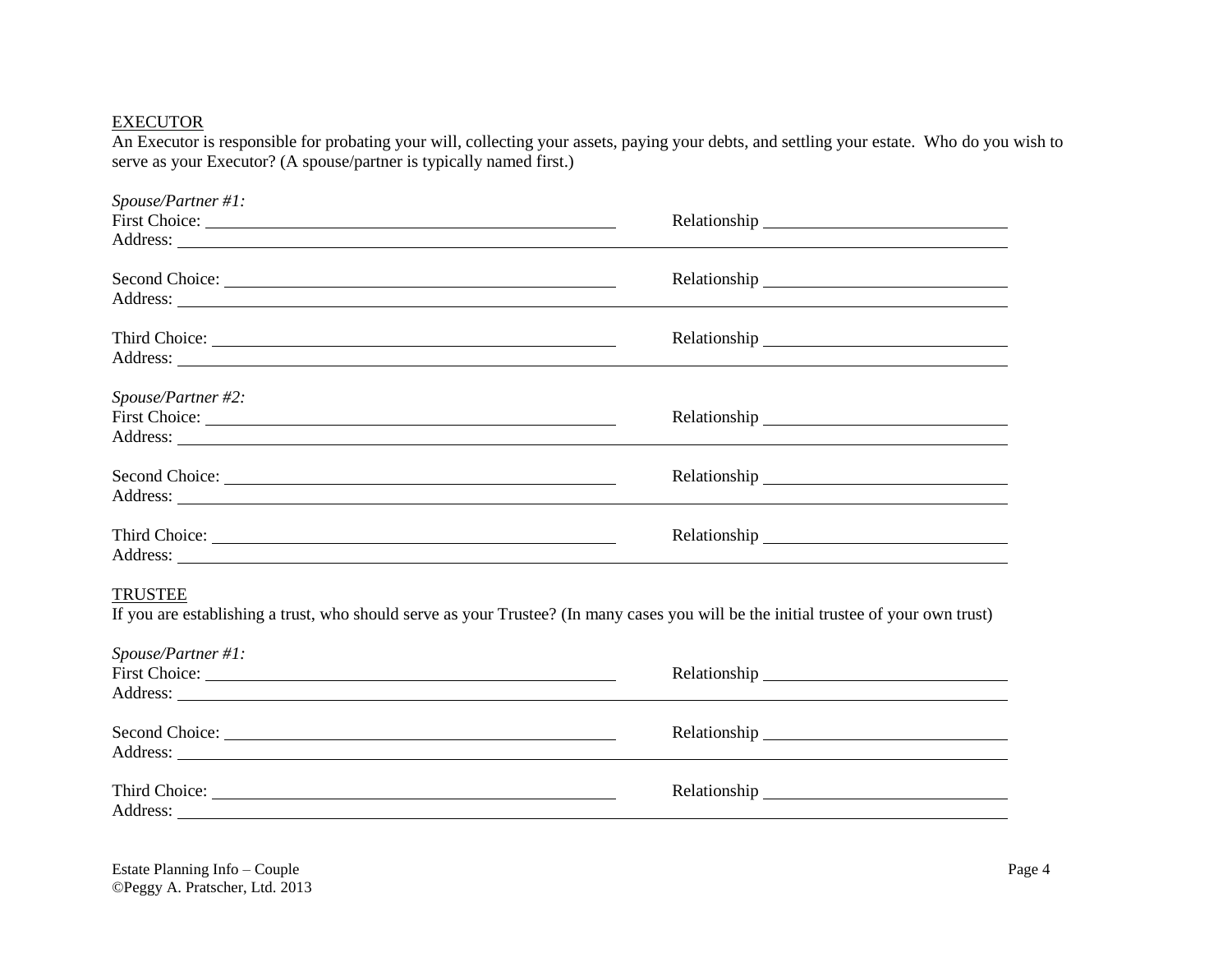| Spouse/Partner #2: |                                                                                                                                                                                                                                |
|--------------------|--------------------------------------------------------------------------------------------------------------------------------------------------------------------------------------------------------------------------------|
|                    |                                                                                                                                                                                                                                |
|                    | Relationship expansion of the set of the set of the set of the set of the set of the set of the set of the set of the set of the set of the set of the set of the set of the set of the set of the set of the set of the set o |

## **GUARDIAN**

A guardian has physical and legal control over your minor (or disabled) children. If you have minor or disabled children, who do you want to act as Guardian if both parents are deceased?

| $Spouse/ Partner\#1$ : |  |
|------------------------|--|
| Second Choice:         |  |
|                        |  |
| Spouse/Partner #2:     |  |
|                        |  |
|                        |  |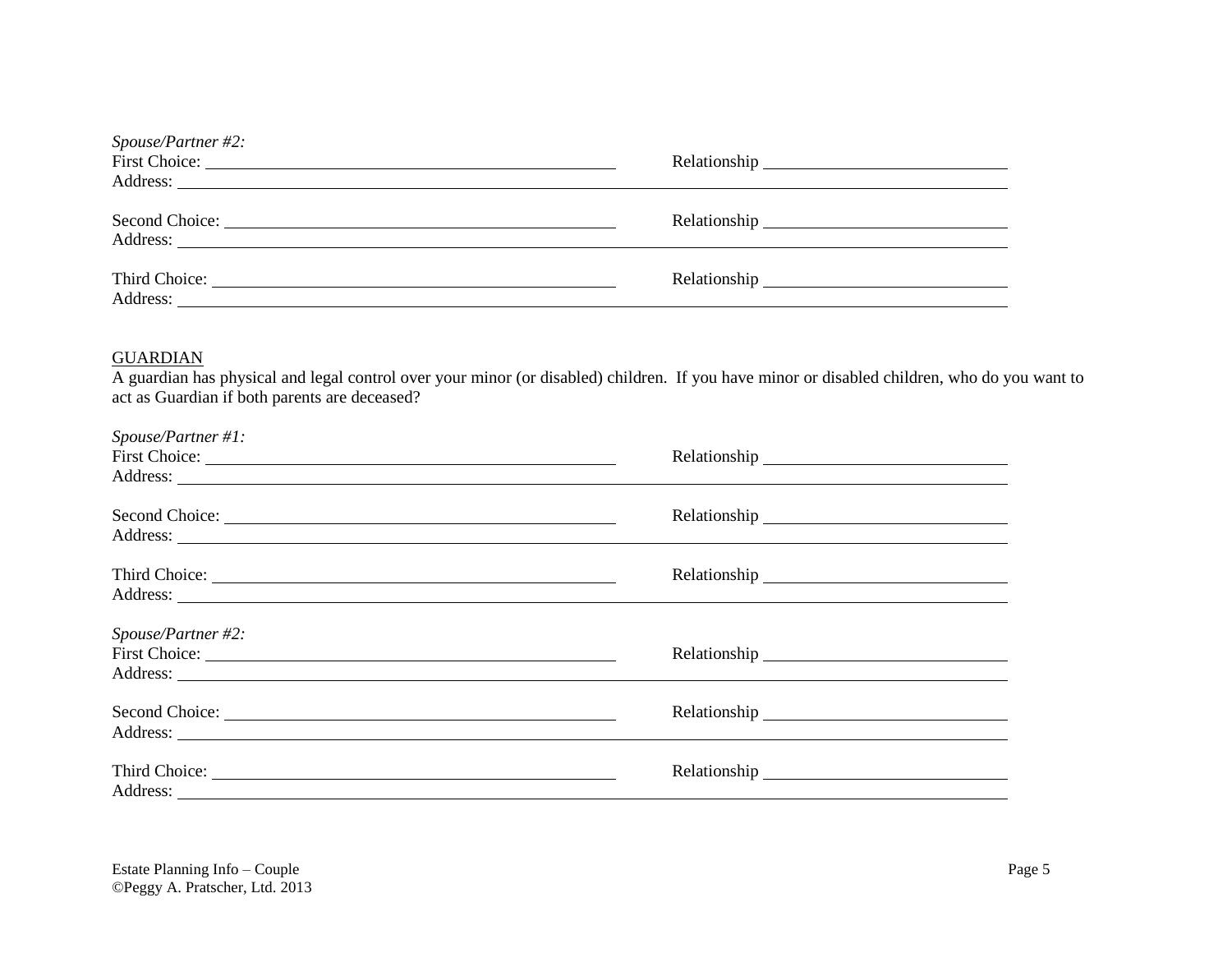## FINANCIAL INVENTORY

Use approximate dollar values of each asset. Use an additional page if necessary. NOTE: Please bring copies of deeds and parcel numbers for real estate you own. We will need the legal description and parcel identification number. If any property is in a Land Trust, bring the trust document.

|                                                              | <b>List Values</b> |           |              |
|--------------------------------------------------------------|--------------------|-----------|--------------|
| ASSETS ** List beneficiaries if an account has them assigned | SP/PART #1         | SP/PART#2 | <b>JOINT</b> |
| Homestead                                                    |                    |           |              |
| Mortgages \$                                                 |                    |           |              |
| <b>Other Real Estate Value</b>                               |                    |           |              |
| Mortgages \$                                                 |                    |           |              |
| Other Real Estate Value                                      |                    |           |              |
| Mortgages \$                                                 |                    |           |              |
| Checking Account(s) (list banks)                             |                    |           |              |
|                                                              |                    |           |              |
|                                                              |                    |           |              |
|                                                              |                    |           |              |
|                                                              |                    |           |              |
| Savings Account(s) (list banks)                              |                    |           |              |
|                                                              |                    |           |              |
|                                                              |                    |           |              |
|                                                              |                    |           |              |
| Money Market Account(s) (list companies)                     |                    |           |              |
|                                                              |                    |           |              |
|                                                              |                    |           |              |
| Certificates of Deposit (List Banks)                         |                    |           |              |
|                                                              |                    |           |              |
|                                                              |                    |           |              |
|                                                              |                    |           |              |
|                                                              |                    |           |              |
| Stocks (List stocks individually)                            |                    |           |              |
|                                                              |                    |           |              |
|                                                              |                    |           |              |
|                                                              |                    |           |              |
|                                                              |                    |           |              |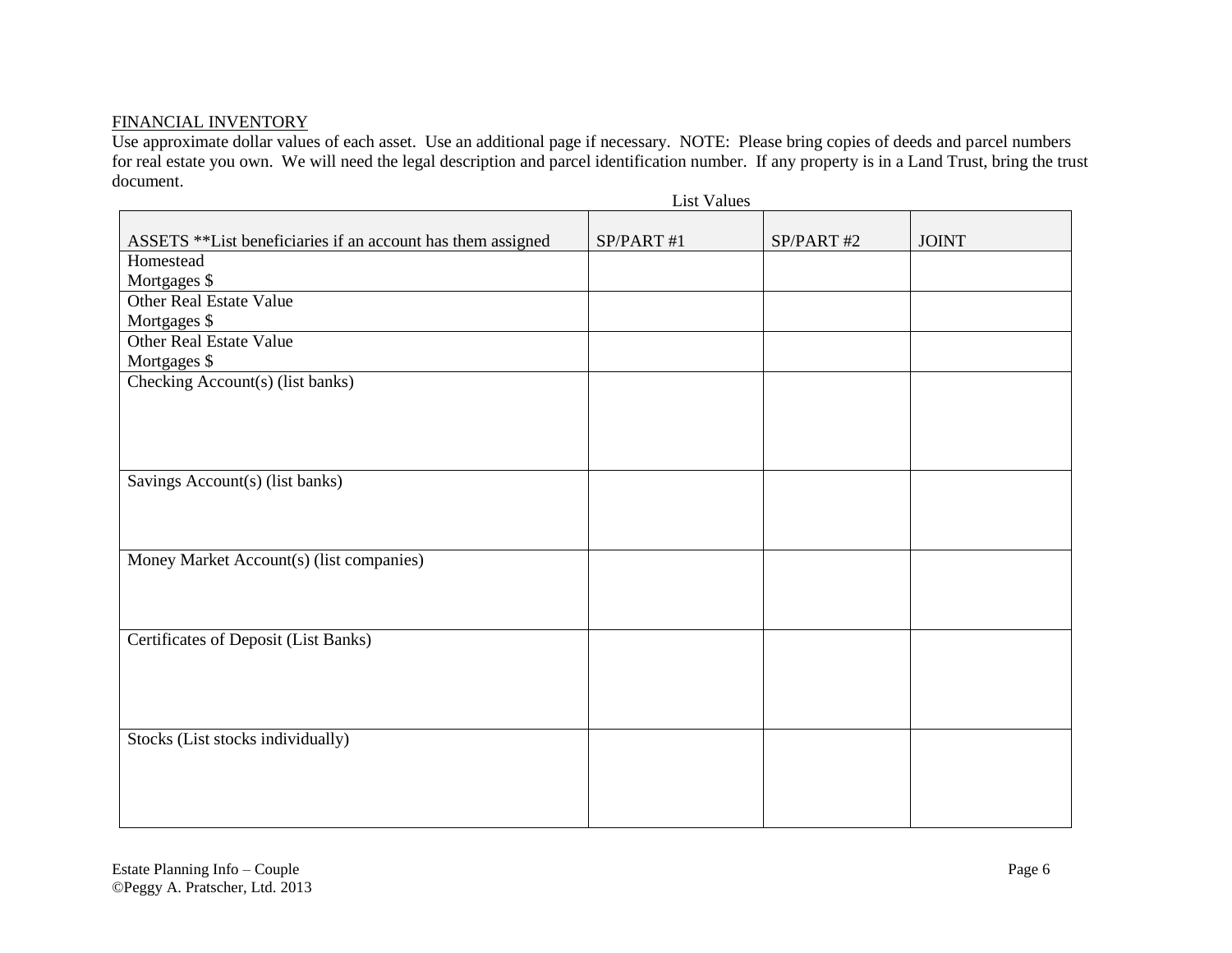| ASSETS **List beneficiaries if an account has them assigned | SP/PART #1 | SP/PART#2 | <b>JOINT</b> |
|-------------------------------------------------------------|------------|-----------|--------------|
| <b>Bonds</b>                                                |            |           |              |
|                                                             |            |           |              |
|                                                             |            |           |              |
|                                                             |            |           |              |
| <b>Mutual Funds</b>                                         |            |           |              |
| (not in Retirement accounts)                                |            |           |              |
|                                                             |            |           |              |
|                                                             |            |           |              |
| <b>Retirement Accounts</b>                                  |            |           |              |
| (IRA, 401(k), 403(b), SEP, etc.)                            |            |           |              |
|                                                             |            |           |              |
|                                                             |            |           |              |
| Annuities                                                   |            |           |              |
| (non-retirement, non-qualified)                             |            |           |              |
| Beneficiaries: list under owner                             |            |           |              |
| Life Insurance                                              |            |           |              |
| (death benefit & cash value)                                |            |           |              |
|                                                             |            |           |              |
|                                                             |            |           |              |
| <b>Closely Held Business Interest</b>                       |            |           |              |
|                                                             |            |           |              |
|                                                             |            |           |              |
| Automobiles                                                 |            |           |              |
| (model, current value and loans)                            |            |           |              |
|                                                             |            |           |              |
|                                                             |            |           |              |
| Boats, Trailers, etc.                                       |            |           |              |
| Personal Property (est. value if sold)                      |            |           |              |
| (furniture, jewelry, art work, etc.)                        |            |           |              |
|                                                             |            |           |              |
| <b>TOTALS:</b>                                              |            |           |              |

Have you provided copies of titles or deeds for assets (home, cars, etc)? Yes No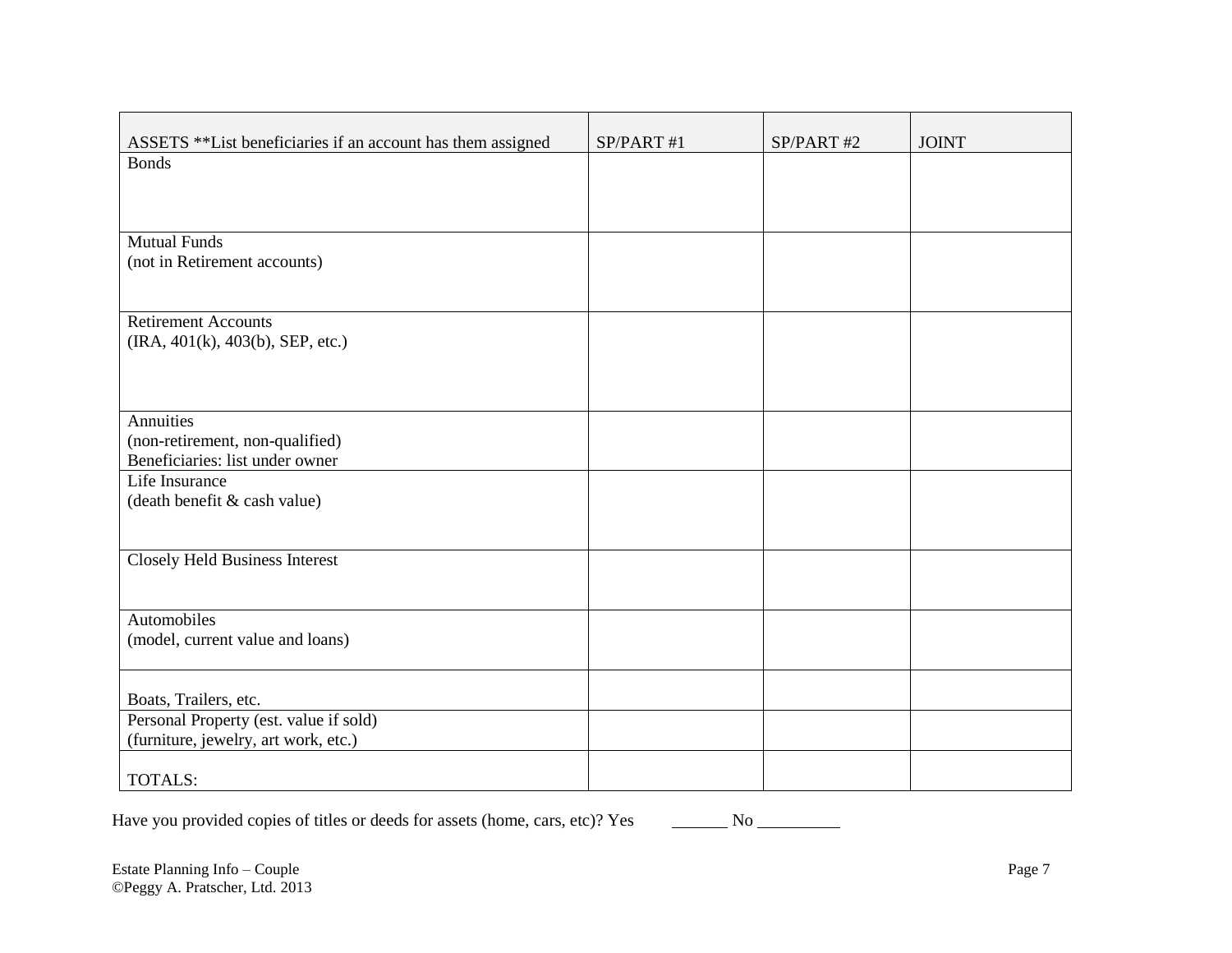| <b>LIVING WILL</b>                         |  |                                                                                                                                                                                                                                                                    |                   |                                                                                                                                                                                                                                |  |
|--------------------------------------------|--|--------------------------------------------------------------------------------------------------------------------------------------------------------------------------------------------------------------------------------------------------------------------|-------------------|--------------------------------------------------------------------------------------------------------------------------------------------------------------------------------------------------------------------------------|--|
|                                            |  | This document can also include your preferences for health care and end of life decisions.                                                                                                                                                                         |                   |                                                                                                                                                                                                                                |  |
|                                            |  | Do you want your Living Will to provide for withdrawal of artificial food and fluid?                                                                                                                                                                               |                   |                                                                                                                                                                                                                                |  |
|                                            |  |                                                                                                                                                                                                                                                                    |                   |                                                                                                                                                                                                                                |  |
| POWER OF ATTORNEY FOR HEALTH CARE          |  |                                                                                                                                                                                                                                                                    |                   |                                                                                                                                                                                                                                |  |
| you are unable to do so yourself.          |  |                                                                                                                                                                                                                                                                    |                   | This document includes preferences, limitations and directions regarding your health wishes and appoints an agent to act on your behalf when                                                                                   |  |
| Do you want to donate your eyes or organs? |  |                                                                                                                                                                                                                                                                    |                   |                                                                                                                                                                                                                                |  |
| Spouse/Partner #1                          |  |                                                                                                                                                                                                                                                                    | Spouse/Partner #2 |                                                                                                                                                                                                                                |  |
|                                            |  | Yes No (List organs below)                                                                                                                                                                                                                                         |                   | Yes No (List organs below)                                                                                                                                                                                                     |  |
|                                            |  | Disposition of remains? (i.e., burial, cremation, etc.)<br>Do you want your health care representative to consult with any other person prior to acting? If so, whom?<br>Who would you name as your Health Care Agent (A spouse/partner is typically named first): |                   | $Spouse/Patterner \#2$ :                                                                                                                                                                                                       |  |
|                                            |  |                                                                                                                                                                                                                                                                    |                   |                                                                                                                                                                                                                                |  |
| Spouse/Partner #1:                         |  |                                                                                                                                                                                                                                                                    |                   |                                                                                                                                                                                                                                |  |
|                                            |  |                                                                                                                                                                                                                                                                    |                   | Relationship experience and the set of the set of the set of the set of the set of the set of the set of the set of the set of the set of the set of the set of the set of the set of the set of the set of the set of the set |  |
|                                            |  | Address:                                                                                                                                                                                                                                                           |                   |                                                                                                                                                                                                                                |  |
|                                            |  |                                                                                                                                                                                                                                                                    |                   | Relationship expression and the set of the set of the set of the set of the set of the set of the set of the set of the set of the set of the set of the set of the set of the set of the set of the set of the set of the set |  |
|                                            |  | Address: <u>Address:</u>                                                                                                                                                                                                                                           |                   |                                                                                                                                                                                                                                |  |
| Address:                                   |  |                                                                                                                                                                                                                                                                    |                   | Relationship experience and the set of the set of the set of the set of the set of the set of the set of the set of the set of the set of the set of the set of the set of the set of the set of the set of the set of the set |  |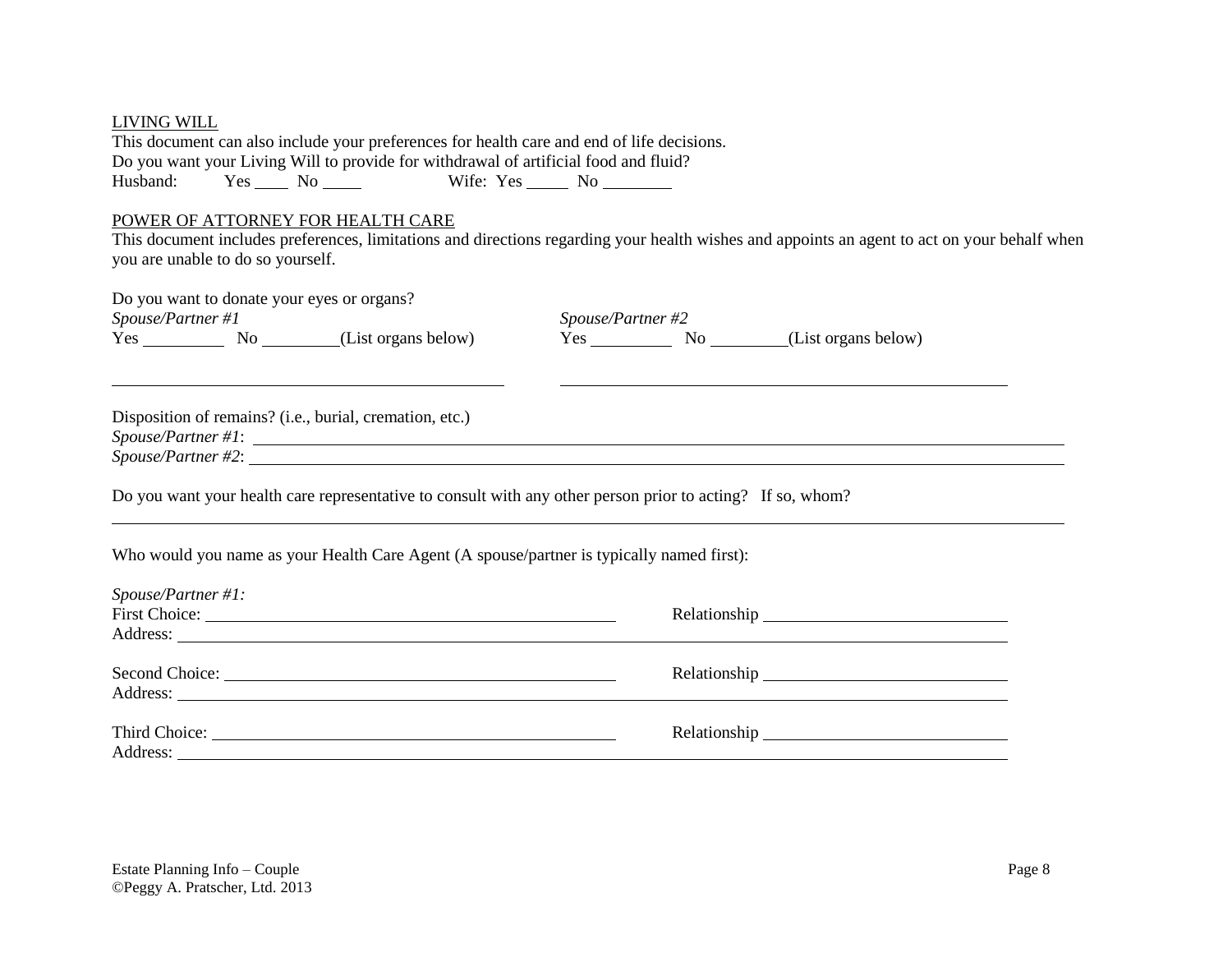| Spouse/Partner #2:                                                                                                                                                                                                                                                                       |  |
|------------------------------------------------------------------------------------------------------------------------------------------------------------------------------------------------------------------------------------------------------------------------------------------|--|
| Address: <u>Quarterial and the contract of the contract of the contract of the contract of the contract of the contract of the contract of the contract of the contract of the contract of the contract of the contract of the c</u>                                                     |  |
|                                                                                                                                                                                                                                                                                          |  |
| Do each of you have a primary physician? Husband: Yes ______ No ________ Wife: Yes _________ No __________                                                                                                                                                                               |  |
| POWER OF ATTORNEY FOR PROPERTY<br>This document allows you to grant another person the power to act on your behalf to manage your financial affairs. The person you name will<br>be able to manage your assets and pay your bills if you become incompetent or unable to sign your name. |  |
| Who would you name as your Financial Agent (a spouse/partner is typically named first):                                                                                                                                                                                                  |  |
| Spouse/Partner #1:<br>Address: the contract of the contract of the contract of the contract of the contract of the contract of the contract of the contract of the contract of the contract of the contract of the contract of the contract of the c                                     |  |
| Second Choice:                                                                                                                                                                                                                                                                           |  |
|                                                                                                                                                                                                                                                                                          |  |
| Spouse/Partner #2:                                                                                                                                                                                                                                                                       |  |
| Address: <u>New York: Address:</u> New York: 1997                                                                                                                                                                                                                                        |  |
|                                                                                                                                                                                                                                                                                          |  |